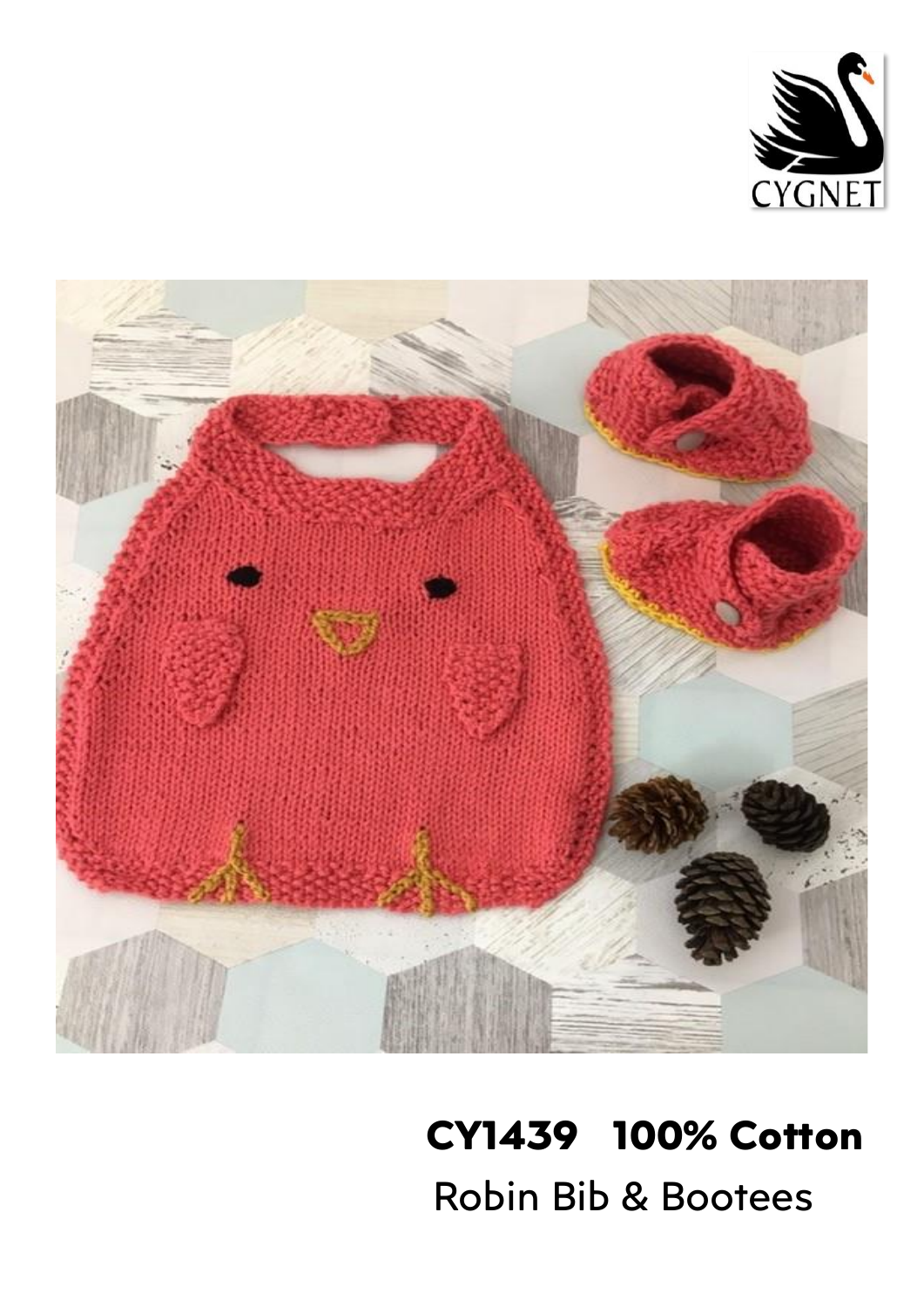#### **Measurements and Materials**

One size 0 to 6 months

One 100g ball Cygnet 100% Cotton in shade Pepper 6206 and Golden 3184

A pair of 3.75 mm (UK9 US 5) knitting needles. 2 buttons for Bootees. 1 button for Bib.

Oddments of yarn for eyes, beak and claws on Bib and also edgings on Bootees

3mm (UK 11) crochet hook

### **Abbreviations**

Sts stitches K knit P purl sl 1 slip one stitch m1 make one stitch by picking up loop before next st and K into it K2togtbl K2 together through back of loops yrn yarn round needle ws wrong side row

BOOTEES (For a larger size use 4mm needles) Sole (make 2) Using 3.75mm needles cast on 7 sts. 1st row K6 P1. 2<sup>nd</sup> row SI1, K1, m1, k3, m1, K1, P1. 3 rd row Sl1, K7, P1. 4 th row Sl1, K1, m1, k5, m1, K1, P1. 5<sup>th</sup> to 12<sup>th</sup> row SI1, K7, P1. 13<sup>th</sup> row SI1, K1, m1, k5, m1, K1, P1. 14<sup>th</sup> row SI1, K9, P1. 15<sup>th</sup> row Sl1, K1, m1, k7, m1, K1, P1. 16<sup>th</sup> to 22nd row SI1, K11, P1. 23rd row Sl1, K1, K2togtbl, K5, K2togtbl, K1, P1. 24<sup>th</sup> row SI1, K9, P1. 25<sup>th</sup> row Sl1, K1, K2togtbl, K3, K2togtbl, K1, P1. 26th row Sl1, K7, P1. 27<sup>th</sup> row SI1, K1, K2togtbl, K1, K2togtbl, K1, P1. 28<sup>th</sup> row Sl1, K5, P1. Cast off.

# RIGHT ONE

# First upper half

With right side of sole facing and commencing at centre of heel, pick up and K25 sts from heel to centre toe along one side edge.

Next row P1,  $*$  K1, P1, rep from  $*$  to end.

Rept this row 5 more times (Moss stitch)

# Shape Front

Next row (ws) Moss st to last 4 sts, K2togtbl twice.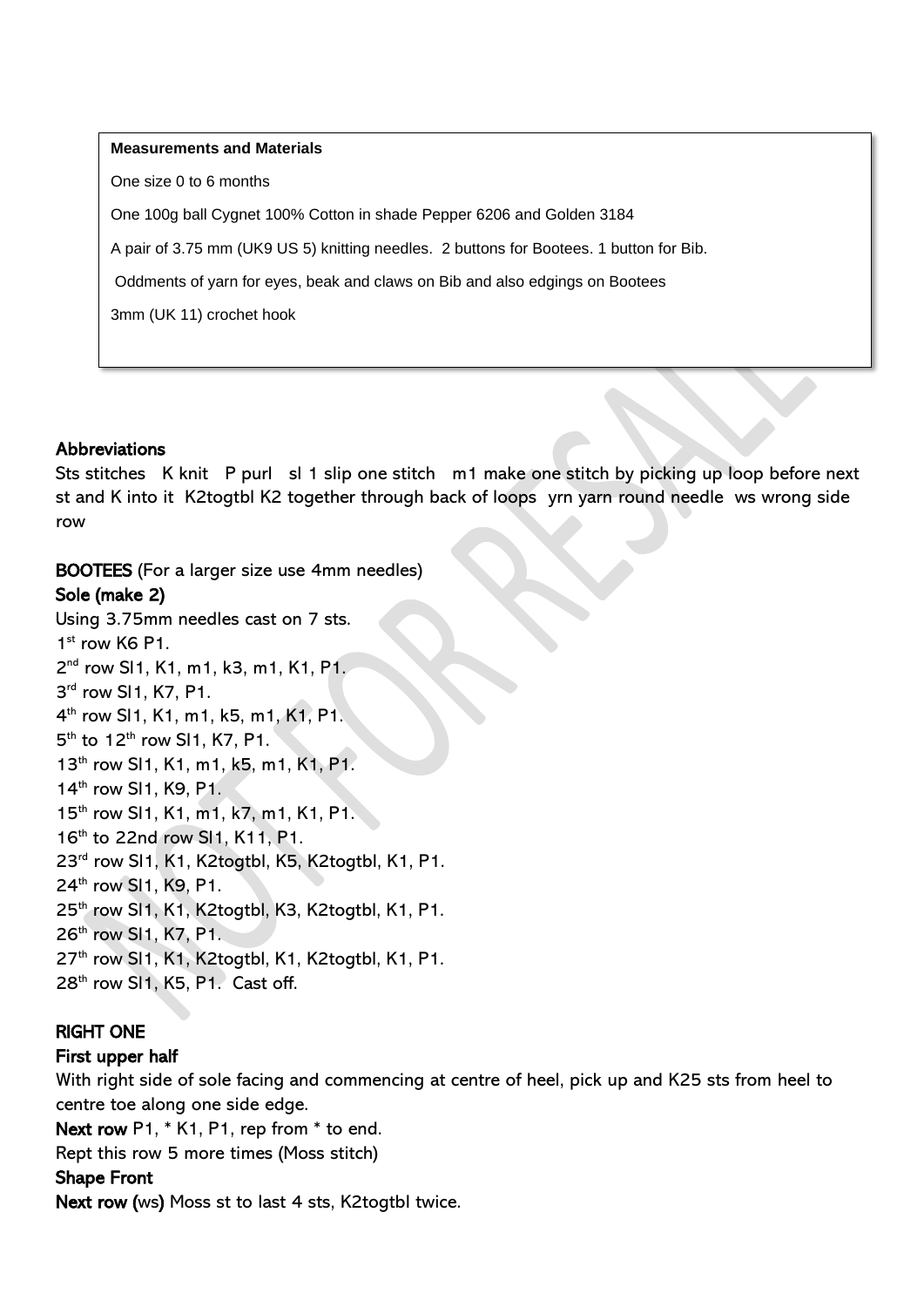Next row P2tog, moss st to end. Rept last 2 rows 3 more times. 13 sts \*\* Next row (ws) Moss st to end. Cast on 12 sts for strap, moss st to end. 25 sts. Work 5 rows in moss st. Cast off.

#### Second upper half

With right side facing and commencing at centre of toe, pick up and K25 sts from toe to heel along other side edge.

Next row P1,  $*$  K1, P1, rep from  $*$  to end.

Rept this row 5 more times (Moss stitch)

### Shape Front

Next row K2togtbl twice, moss st to end.

Next row Moss st to last 2 sts, K2tog.

Rept last 2 rows 3 more times. 13 sts

Work 5 rows in moss st. Cast off.

Join back seam. Join front seam. Sew on Button.

Using a contrast yarn, work double crochet into each loop around the sole.

# LEFT ONE

Work as given for First upper half of Right one to \*\*

Work 7 rows in moss st. Cast off.

### Second upper half

With right side facing and commencing at centre back of heel, pick up and K25 sts from heel to toe along other side edge.

Next row P1,  $*$  K1, P1, rep from  $*$  to end.

Rept this row 6 more times (Moss stitch)

# Shape Front

Next row (rs) moss st to last 4 sts, K2tog twice.

Next row K2tog, moss st to end.

Rept last 2 rows 3 more times.13 sts.

Next row cast on 12 sts at centre front for strap, moss st to end. 25 sts.

Work 5 rows in moss st. Cast off.

Join back seam. Join front seam. Sew on Button.

Using a contrast yarn, work double crochet into each loop around the sole.

# BIB

Using 3.75mm needles cast on 35 sts. 1<sup>st</sup> row K1, \* P1, K1, rept from \* to end. 2<sup>nd</sup> row K1, P1, K1, m1, \* P1, K1, rept from \* to last 4 sts, P1, m1, K1, P1, K1. 3 rd row K1, P1, K1, m1, \* K1, P1, rept from \* to last 4 sts, K1, m1, K1, P1, K1. 4 th row K1, \* P1, K1, rept from \* to end. 5 th row K1, P1, K1, m1, \* P1, K1, rept from \* to last 4 sts, P1, m1, K1, P1, K1. 6 th row K1, P1, K1, m1, \* K1, P1, rept from \* to last 4 sts, K1, m1, K1, P1, K1. 43 sts 7<sup>th</sup> row K1, P1, K1, m1, K to last 3 sts, m1, K1, P1, k1. 8 th row K1, P1, K1, P to last 3 sts. K1, P1, K1.  $9<sup>th</sup>$  row as  $7<sup>th</sup>$  row.  $10^{th}$  row as  $8^{th}$  row.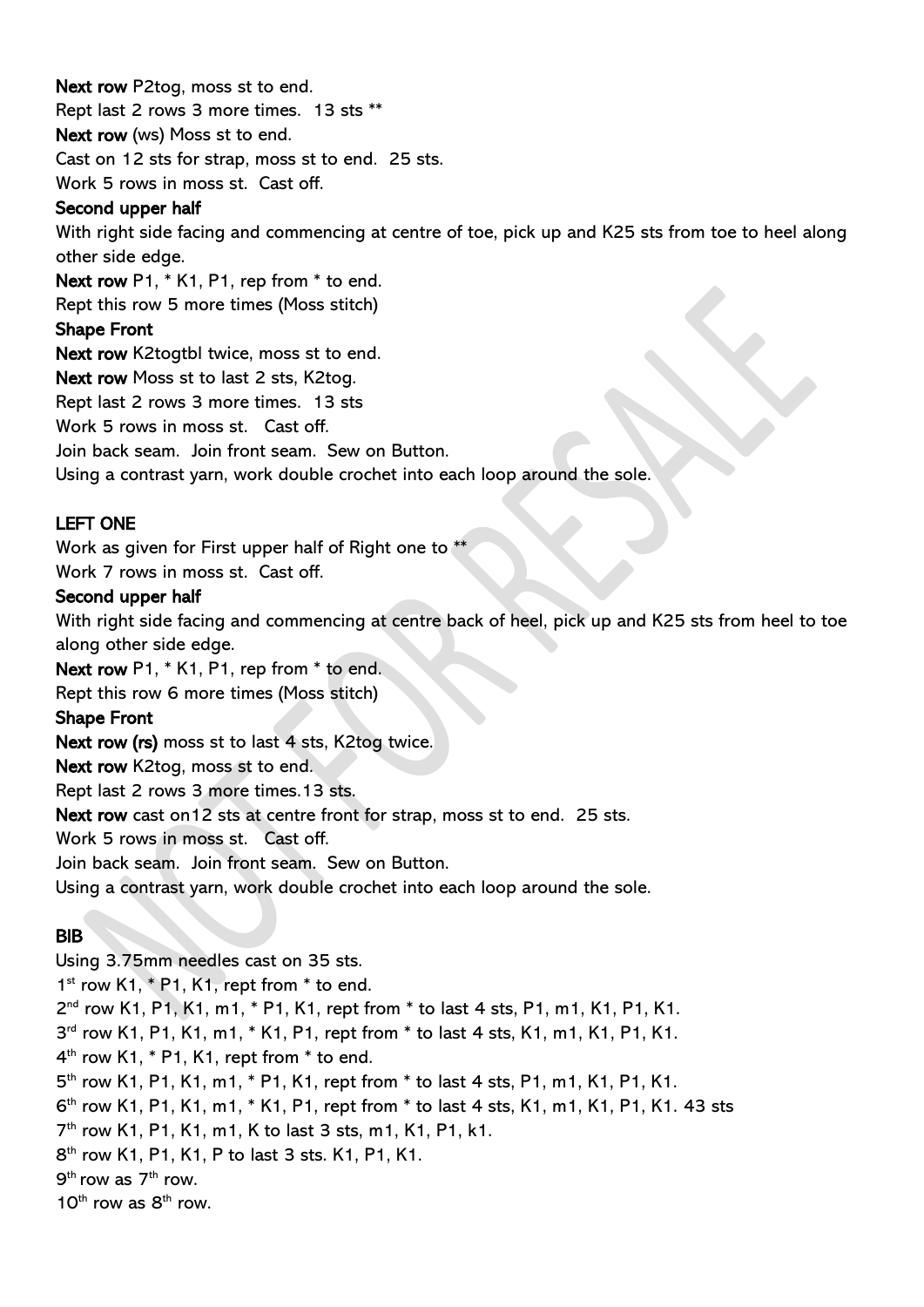11<sup>th</sup> row as  $7<sup>th</sup>$  row.  $12^{th}$  row as  $8^{th}$  row. 49 sts 13<sup>th</sup> row K1, P1, K1, K to last 3 sts, K1, P1, K1. 14th row K1, P1, K1, P to last 3 sts, K1, P1, K1. Rep last 2 rows until work measures 10cm from beg, ending with a ws row. Shape Top 1 st row K1, P1, K1, K2togtbl, K to last 5 sts, K2tog, K1, P1, K1. 2 nd row K1, P1, K1, P to last 3 sts, K1, P1, K1. 3 rd row K1, P1, K1, K to last 3 sts, K1, P1, K1. 4 th row K1, P1, K1, P to last 3 sts, K1, P1, K1. Rept 3<sup>rd</sup> and 4<sup>th</sup> rows once more. 45 sts Rept last 6 rows twice more. 41 sts. Rept  $1<sup>st</sup>$  and  $2<sup>nd</sup>$  rows once more. 39 sts. Next row K1, P1, K10, cast off 13 sts loosely, K to last 2 sts, P1, K1. Working on last group of 13 sts only, cont as follows: Next row K1, P1, K1, P to end. Next row K1, K2togtbl, K to last 5 sts, K2tog, K1, P1, K1. Next row K1, P1, K1, P to end. Next row K1, K2togtbl, K3, K2tog, K1, P1, K1. Next row K<sub>1</sub>, P<sub>1</sub>, K<sub>1</sub>, P<sub>to</sub> end. Next row K1, K2togtbl, K1, K2tog, K1, P1, K1. 7 sts Next row K1, P1, K1, P to end. Next row K1, sl 1, K2tog, psso, K1, P1, K1. Next row K1, P1, K1, P2. Next row K1, sl 1, K2tog, psso, K1 Next row K1, P1, K1. Next row Sl 1, K2tog, psso, fasten off. With ws facing, rejoin yarn to last 13 sts, P10, K1, P1, K1. Next row K1, P1, K1, K2togtbl, K to last 3 sts, K2tog, K1. Next row P to last 3 sts, K1, P1, K1. Rept last 2 rows until 7 sts rem. Next row K1, P1, K1, K2togtbl, sl1, k2tog, psso, K1. 5 sts Next row P2, K1, P1, K1. Next row K1, P1, sl 1, k2tog, psso. Next row K1, P1, K1. Next row Sl 1, K2tog, psso, fasten off.

### **Strap**

With rs facing, cast on 16 sts, pick up and K10 sts down first side of neck, 13 sts along cast off sts at centre, pick up and 10 sts up side of neck, turn and cast on 16 sts. 65 sts Next row P1,  $*$  K1, P1, rept from  $*$  to end. Rept this row 5 more times. Making a buttonhole by yfwd, K2tog on one end of strap on 3<sup>rd</sup> row.

Wings Cast on 7 sts and work 10 rows in Moss st. Next row K1, K2togtbl, P1, K2tog, K1. Moss St 3 rows. Next row K2tog, P1, K2tog. Next row K2tog, P1, K2tog. P3tog, fasten off.